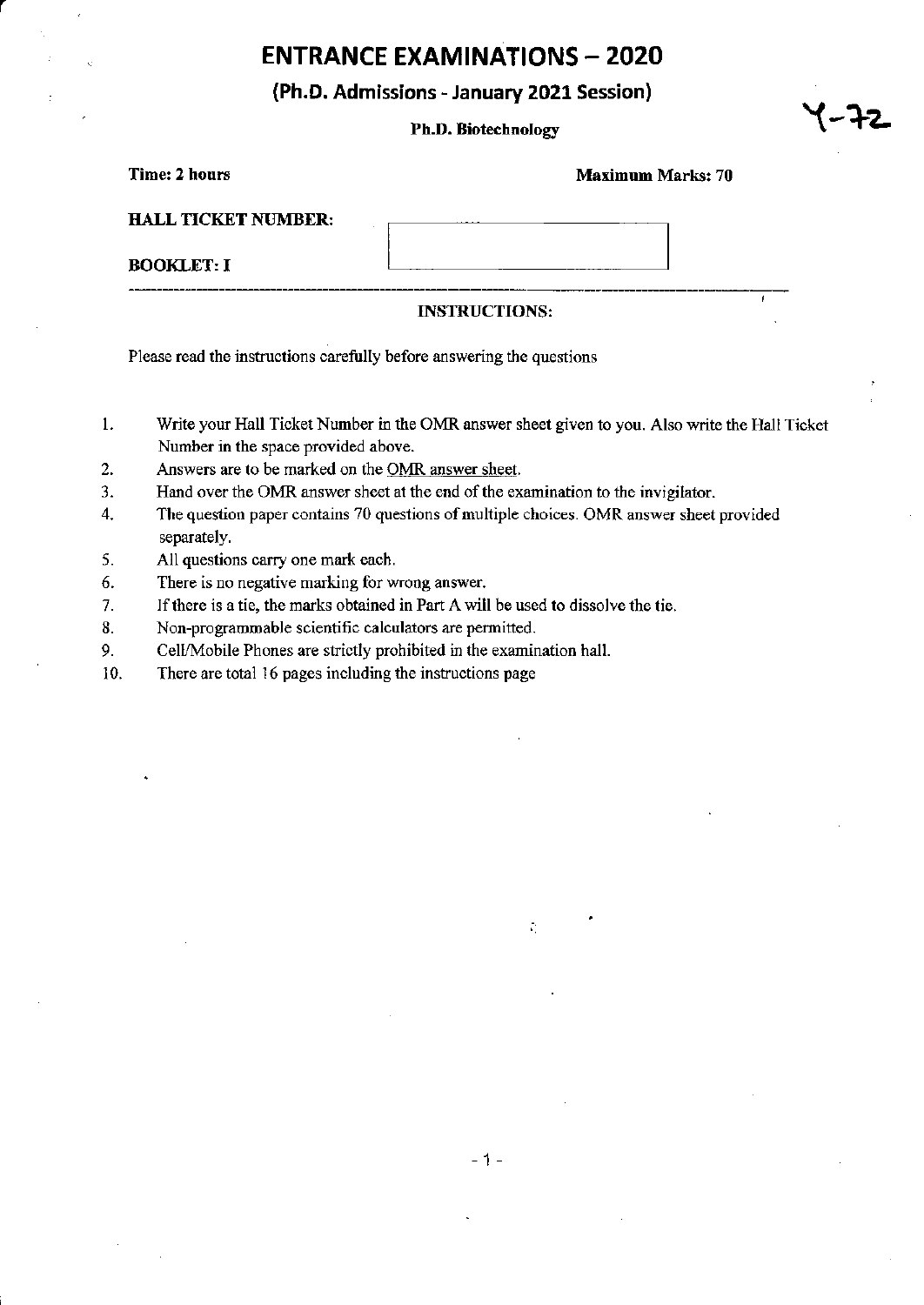If  $5^{(x-y)=}$  125 and  $5^{(x+y)=}$  3125, then x is equal to: 1.

A.

 $\overline{2}$ 

 $\mathbf{1}$ 

4

3

- $B$
- $\mathsf{C}$
- D.
- 2. One morning after sunrise Minu while going to school met Shanti at road crossing. Shanti's shadow was exactly to the right of Minu. If they were face to face, which direction was Minu facing?
- A South
- B. North
- C. East
- D. West
- A single stranded DNA fragment of length 200 nucleotides has 40% GC content and the total 3. count of C is 50 and the number of A is twice than the number of T. The count of A and G are
- 40 and 30 respectively A.
- $B$ . 40 and 50 respectively
- $\mathsf{C}$ 80 and 30 respectively
- D. 30 and 50 respectively
- 4. The given kinetic plot represents
- A. Zeroth-order reaction
- B. First order reaction
- C. Pseudo first order reaction
- D. Second order reaction



5. Which of the below mentioned solid exhibits covalent bond?

- A. NaCl
- **B.** Diamond
- C. Sodium Metal

D. An Inert gas-solid

- 6. If a coin is tossed and a dice is rolled what is the probability of observing a tail in the coin or number 4 in the dice? ÷.
- A. 1/12
- $B.7/8$
- $C. 2/3$
- $D. 1/6$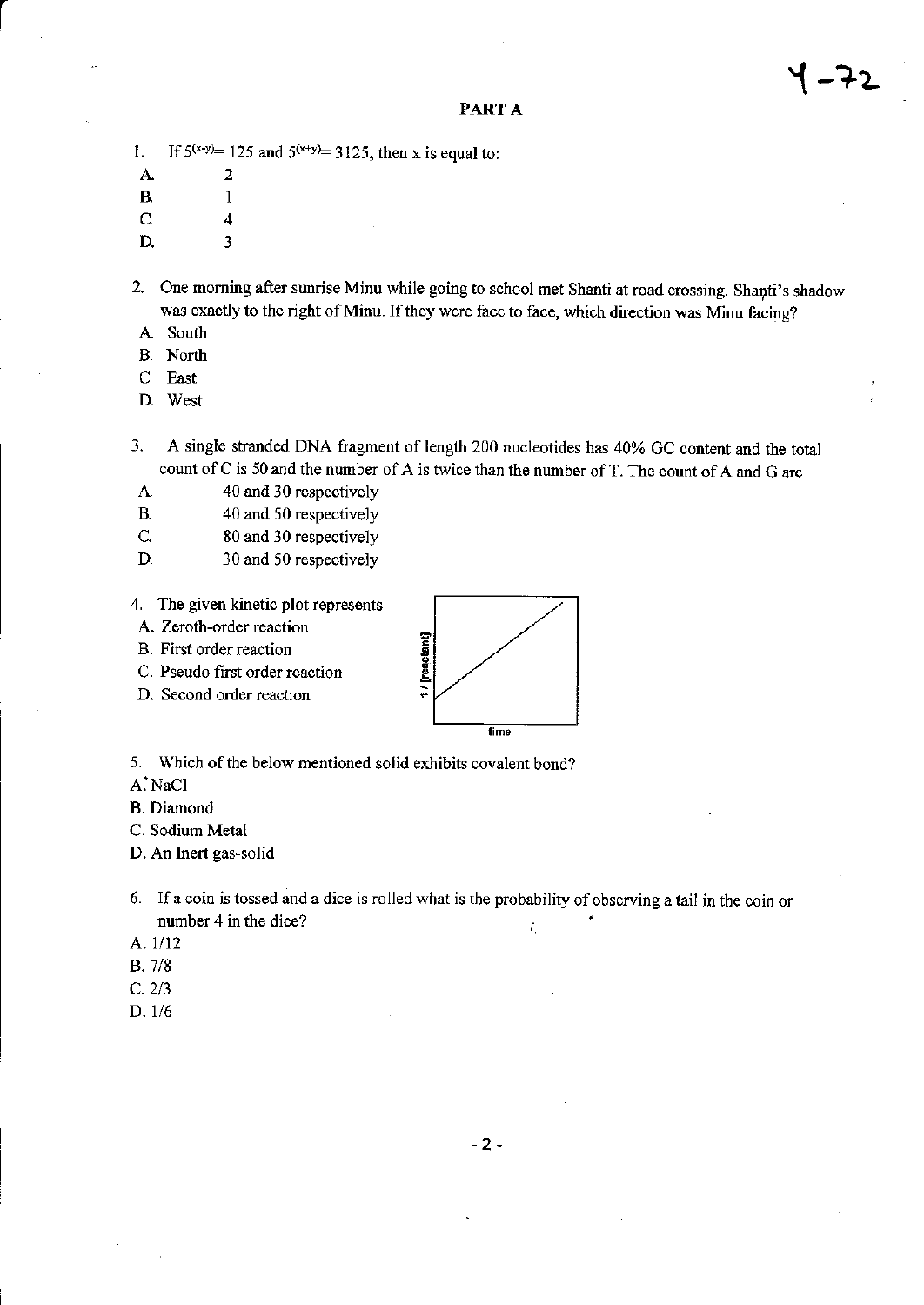- 7.  $_{11}Na^{24} \rightarrow X + \beta$ -particles; In this equation X =
- A,  $11Na^{23}$
- $B.10Ne^{23}$
- C.  $12Mg^{23}$
- D.  $12Mg^{24}$
- 8. Reductases are enzymes involved in
- A. Transfer of phosphate from ATP
- **B.** Transfer of amino group from one substrate to another
- C. Add Hydrogen to substrate
- D. Transfer Hydrogen from the substrate
- 9. Which one of the following is considered as the Father of modern neuroscience?
- A. Sir Neil Harphan
- B. Sir Alexander Graham Bell
- C. Sir Otto Rohm
- D. Sir Santiago Ramon y Cajal
- 10. If there exist an X-linked recessive disorder in man who marries a normal woman, then which of the following statement (s) is/are true?
- Ι. All male children of the couple would have no risk to the disease.
- $\mathbf{II}$ . 50% of the male children of the couple would have no risk to the disease.
- III. All female children will be diseased.
- IV. All female children will be carrier.
- Only I  $A$
- **B.** I and III
- $C.$ I and IV
- D. Only III

11. Put the following compounds synthesized during Citric acid cycle in the correct order.

- $\mathbf{I}$ Oxaloacetate
- $\mathbf{II}$ . Fumarate
- III. Malate
- IV. Succinate
- $II, I, II, IV$  ${\bf A}$
- **B.** IV, III, I, II
- C.  $IV, II, III, I$
- $IV, I, III, II$ D.

 $\tilde{\mathcal{C}}$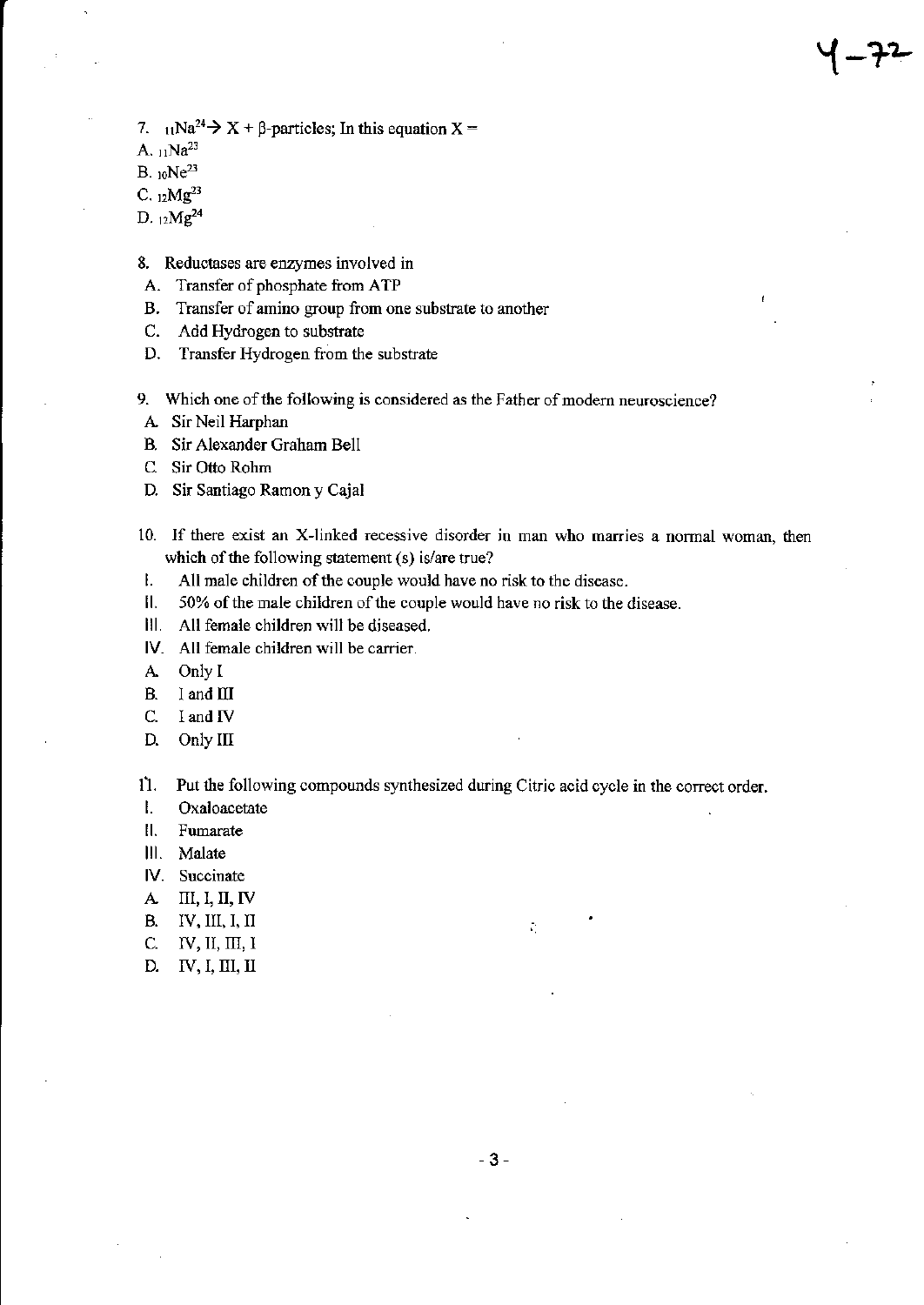#### 12. Match the following:

| Exchange type      | Ion exchange group  |
|--------------------|---------------------|
| Strong anion       | 1. Sulfonic acid    |
| Weak anion         | 2. Carboxylic acid  |
| III. Strong cation | 3. Tertiary amine   |
| IV. Weak cation    | 4. Quaternary amine |

 $\overline{\phantom{a}}$ 

|           |   | II | Ш | IV |
|-----------|---|----|---|----|
| A.        |   | 2  | 3 | 4  |
| <b>B.</b> | 2 |    | 4 | 3  |
| C.        | 3 | 4  | 2 |    |
| Ð.        | 4 | 3  |   | 2. |

- 13. DNA from organism A, labeled with <sup>14</sup>N is hybridized with an equal concentration of DNA from organism J, labeled with <sup>15</sup>N and then centrifuged to equilibrium in CsCl. Five percent of the total renatured DNA has a hybrid density. What fraction of the base sequences is common to the two organisms?
	- A. 25%
	- B. 50%
	- C. 10%
	- D. 20%
- 14. A typical gene utilizes a segment of DNA whose molecular weight is one million. How many turns of the helix do this represent?

÷,

- A. 300
- B. 150
- C. 15
- D. 1500

15. Which of the following statement is not correct for components used in SDS-PAGE?

- DTT is used as reducing agent A.
- $B.$ SDS is used as cationic detergent
- C. Bromophenol blue is used as tracking dye
- D. Coomassie brilliant blue is used for protein staining .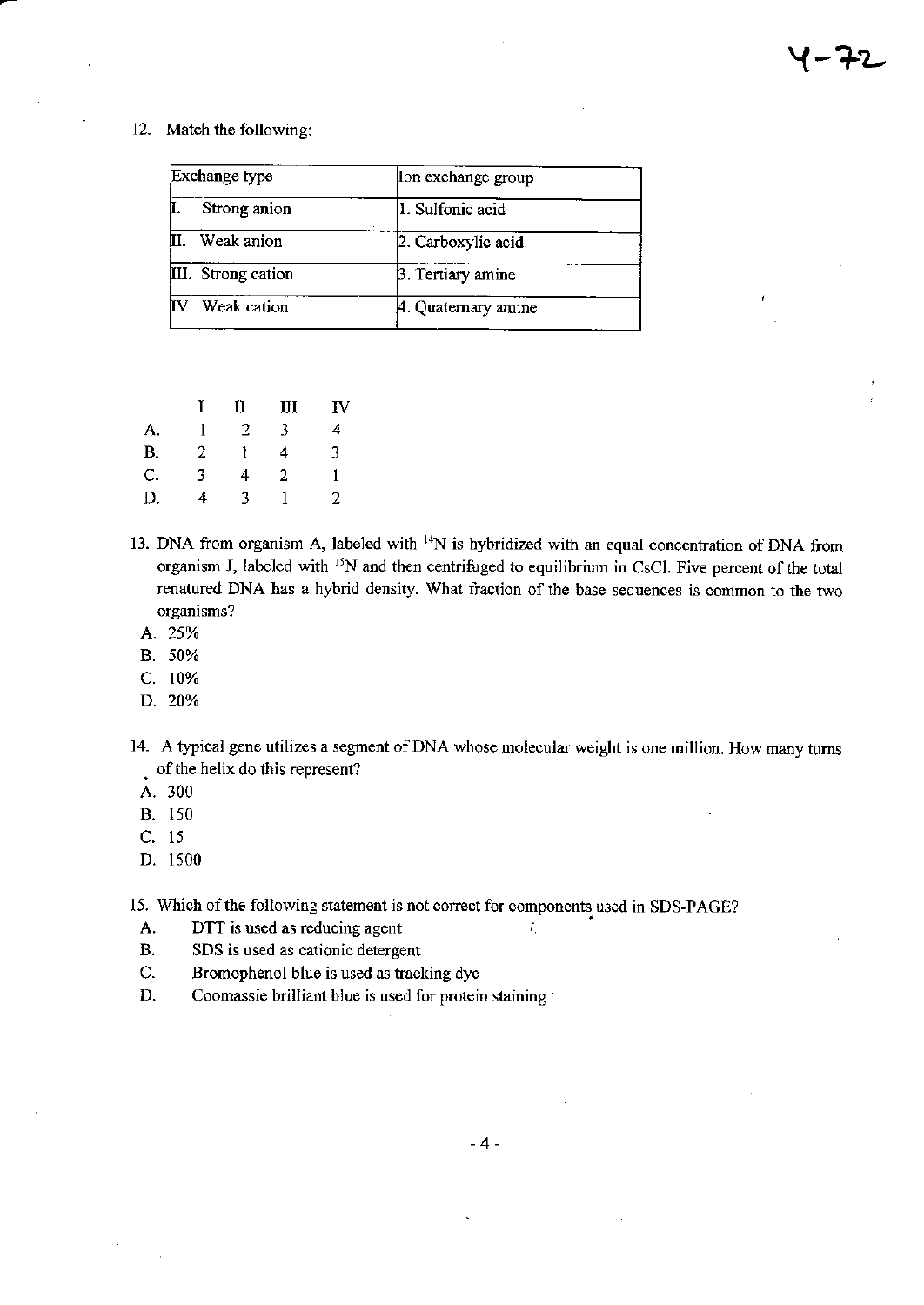16. The phenomenon which shows lack of correlation of genome size and the complexity of an organism?

 $1 - 72$ 

- A. B-value paradox
- B. C-value paradox

C. G-value paradox

D. H-value paradox

17. Which of the following technique uses immobilization strategy?

A. Isothermal titration calorimetry

B. Microscale thermophoresis

- C. Surface Plasmon resonance
- D. Differential scanning calorimetry

18. A molecule has more covalent character, if

A. The cation is larger in size

B. The anion is smaller in size

C. The cation and anion are of same size

D. Charge on either of the ion is high

19. E. coli chromosome completes the entire cycle of DNA replication in 40 minutes. If the molecular weight of the bacteria is 2.6 x  $10^9$ , find the average rate (expressed in nucleotides per second) of the replication forks that progress along the chromosome.

A. 7200 nucleotides/second

- B. 1800 nucleotides/second
- C. 3600 nulceotides/second
- D. 900 nucleotides/second

20. Match the following

- 
- I. Affinity chromatography I. DEAE cellulose<br>
I. Anion exchange chromatography 2. CM cellulose
- III. Cation exchange chromatography 3. Sephadex G50
- IV. Gel filtration chromatography 4. Trypsin-sepharose 4B

#### Find the correct answer

|             |    | Н | Ш | IV |
|-------------|----|---|---|----|
| А.          | 4  | 3 | 2 | 1  |
| <b>B.</b>   | -2 |   | 4 | 3  |
| $C_{\cdot}$ | 4  |   | 2 | 3  |
| D.          | 3  | 4 |   | 2. |

- 
- 
- 

Ŷ.

21. Which of the following recognize a specific amino acid and its cognate t-RNA molecule?

A. r-RNA

B. Ribososme

C. Topoisomerase

D. t-RNA synthetase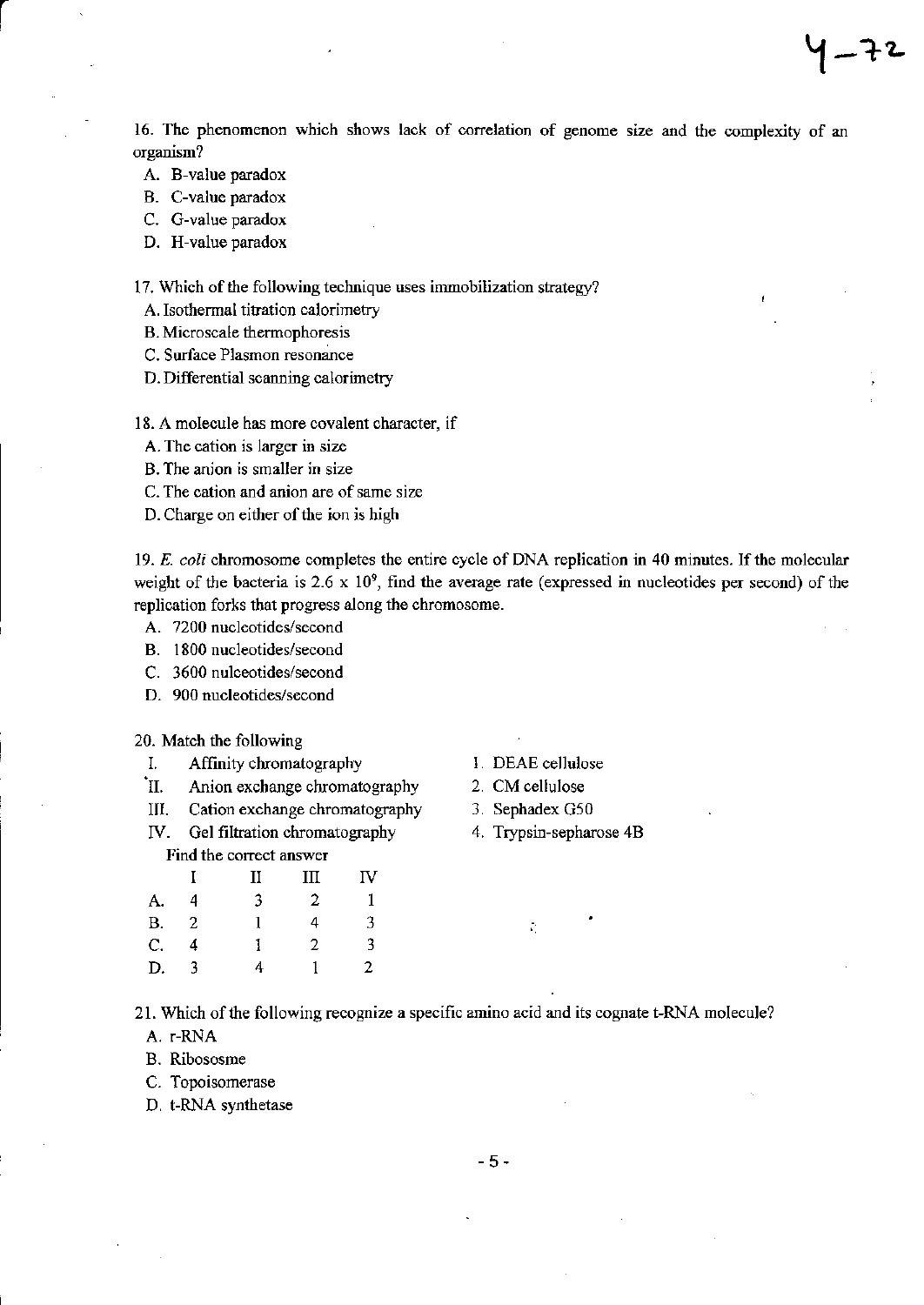22. The scientists H.J. Alter, M. Houghton and C.M. Rice were awarded Nobel prize in the year 2020 for their contributions on the following virus

A. Covid

B. Dengue

C. Hepatitis C

D. Chickungunya

23. The pH of a solution of HCl is 4. What is the molarity of the solution?

A. 4.0 M

B. 0.4 M

c. 0.0001 M

D. 0.001 M

24. One of the following gives us a measure of the irreversibility of a given process; meaning also that it is a measure of disorder of a system

A. Entropy

B. Enthalpy

C. Mass-charge ratio

D. Plasticity

25. Among the different cell-based expression systems, which one is not free from the contamination of endotoxin?

A. Yeast cell

B. Insect cell

C. Bacterial cell

D. Manmaliar cell

26. The following constitute important mechanisms of genome evolution in bacterial lineages

l. Horizontal gene transfer (HGT)

ll. Genome reduction

lll. Pseudogenization

lV. Codon usage bias (CIJB)

A. I and IV

- B. I, II and III
- C. III and II
- D. III and lV

 $\Gamma_{\rm c}$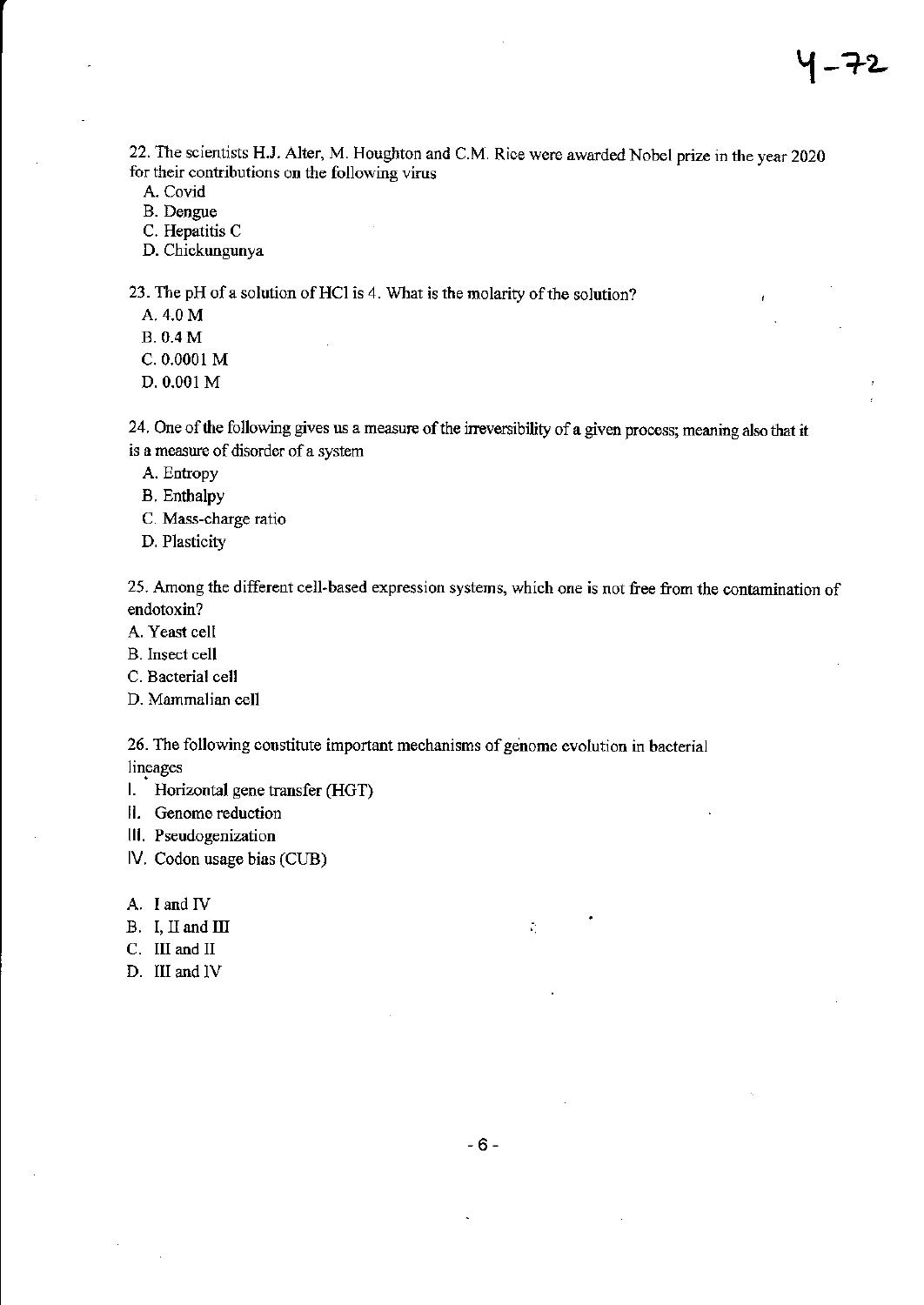| 27. Match the following  |                                          |   |                                                                                                   |  |
|--------------------------|------------------------------------------|---|---------------------------------------------------------------------------------------------------|--|
| List I                   |                                          |   | List $\Pi$                                                                                        |  |
|                          | I. ZMWs on the SMRT cell                 |   | 1. NGS by pH change monitoring                                                                    |  |
|                          | II. Ion Chip, a specialized silicon chip |   | 2. Pyrophosphate detection                                                                        |  |
| III. Illumina Hiseq 2000 |                                          |   | 3. Single molecule Next-generation sequencing                                                     |  |
|                          | IV. 454 Genome Sequencer                 |   | 4. Cluster generation and bridge amplification and<br>sequencing by synthesis with reversible dye |  |
|                          |                                          |   | terminators                                                                                       |  |
|                          | П                                        | Ш | IV                                                                                                |  |
| A.I                      | 3                                        | 4 | 2                                                                                                 |  |
| B. 3                     |                                          | 2 | 4                                                                                                 |  |
| С.                       | 2                                        | 4 | 3                                                                                                 |  |
| D. 3                     |                                          | 4 |                                                                                                   |  |
|                          |                                          |   |                                                                                                   |  |

28. The hydrogen bond formed by a polypeptide chain in  $\pi$ -helix can be represented as

- A.  $i \rightarrow i+4$
- B.  $i+4 \rightarrow i$
- C.  $i \rightarrow i+5$
- D.  $i+5 \rightarrow i$
- 29. Transient interactions of proteins are expected to control the majority of cellular processes and are best studied by
	- A Pull-down assay
	- B. Far-western method
	- C. Cross-linking reagents
	- D. Co-immunoprecipitation

30. The instrument used to measure the light intensity is

- ' A. Spectrophotometer
	- B. Photometer
	- C. Photomultiplier
	- D. Radiometer

31. If the lines given by  $2x + ky = 1$  and  $3x - 5y = 7$  are parallel, then the value of k is

- A. -10/3
- $B. 10/3$
- c. -13
- D. -7

32. Louis Pasteur worked on

- A. Smallpox
- B. Typhoid
- C. Malaria
- D. Anthrax

-7 -

 $\tilde{\mathcal{L}}_1$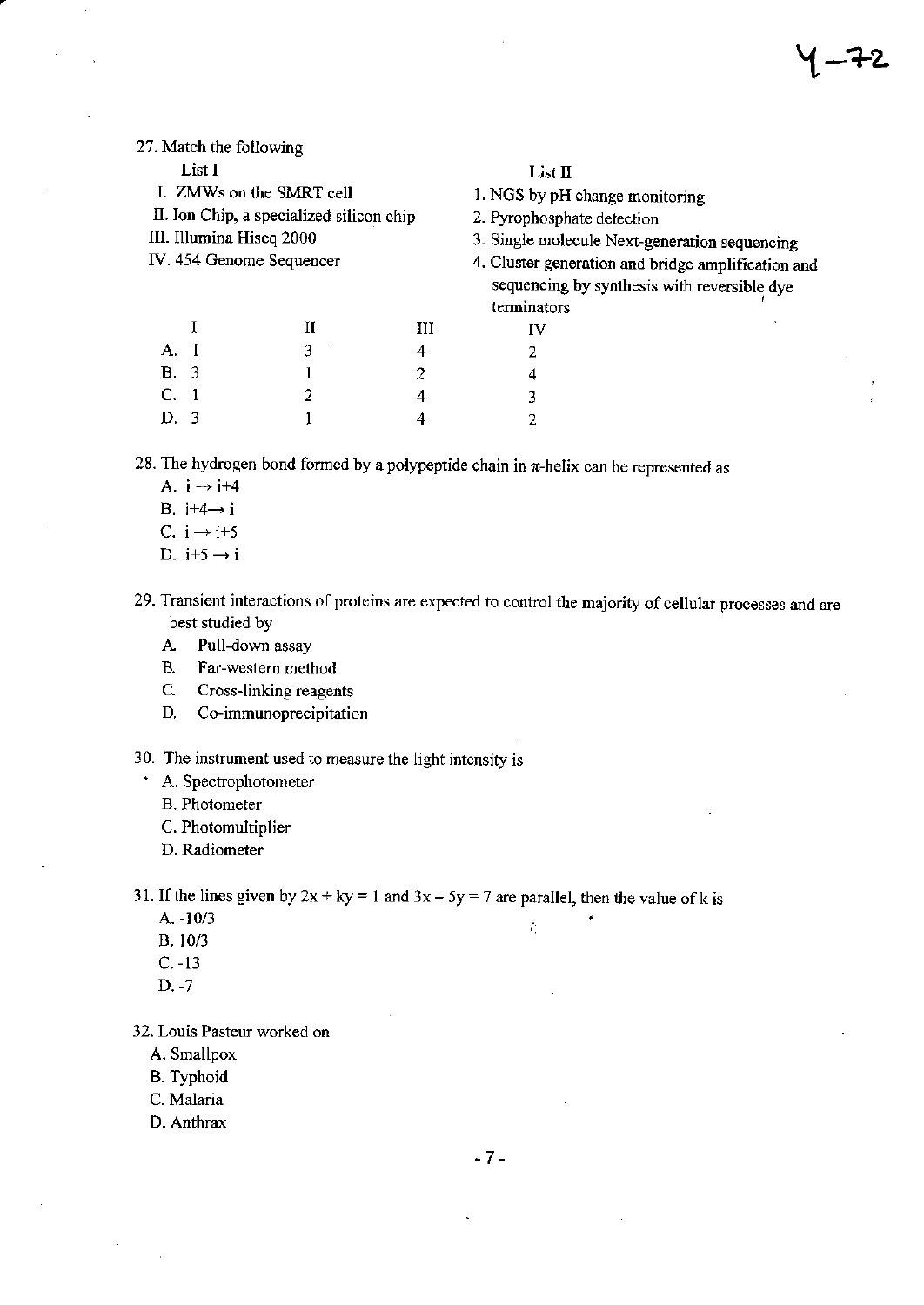- A. Genome
- B. mRNA formation
- C. Transmission
- D. Replication

34. The factor which does not affect  $pK_a$  value of an amino acid is

- A. The loss of charge in the  $\alpha$ -carboxyl and  $\alpha$ -amino groups
- B. The interactions with other peptide R groups
- C. Other environmental factors

D. Molecular weight

35. The following is a cell line used in in vitro experiments to serve as an experimental model for human monocytes

 $1 - f2$ 

- A THPI
- B. Caco-2
- C. HepG2
- D. MC/9

 $\tilde{\mathcal{L}}_1$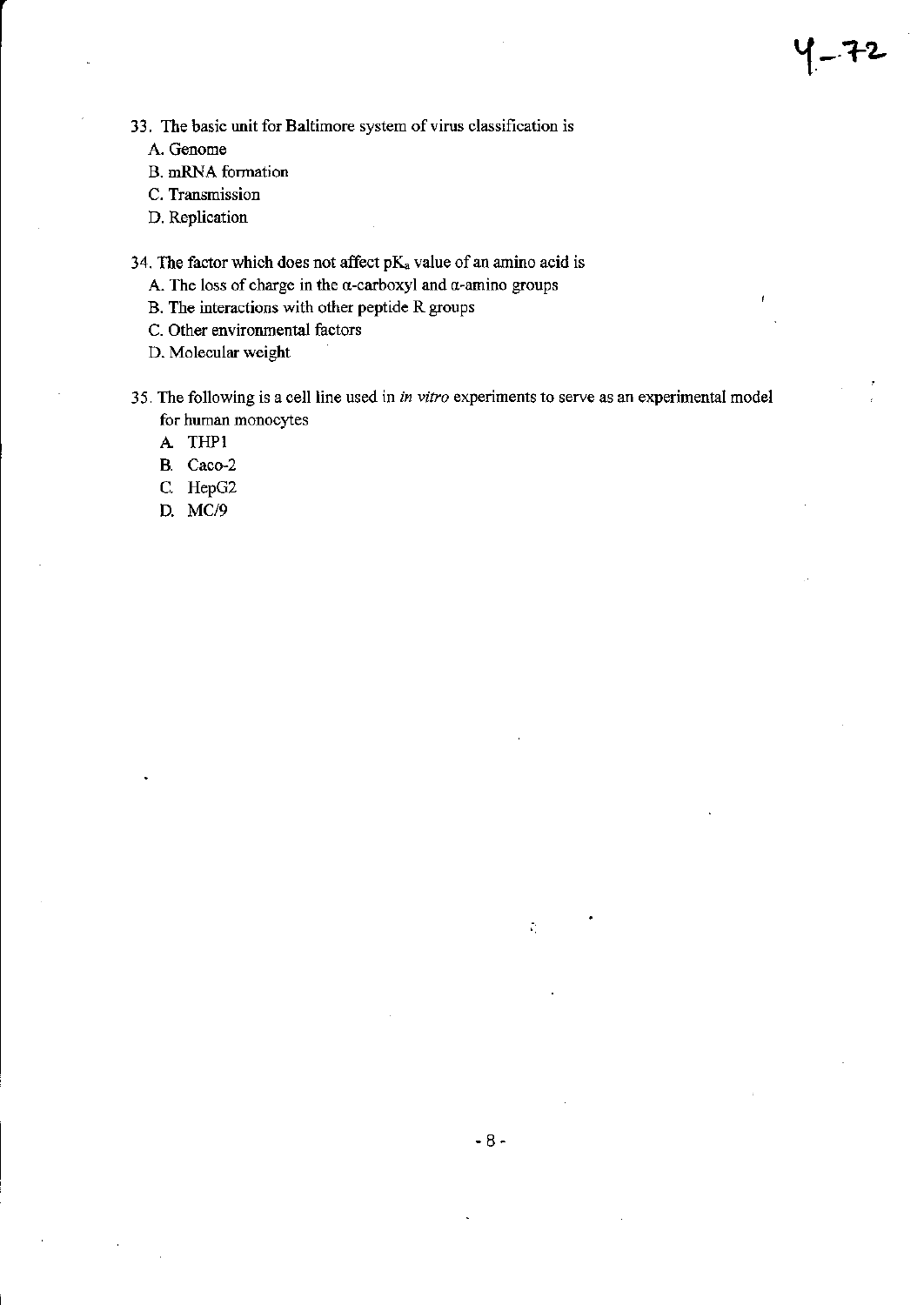#### PART B

36. What best defines the genomic islands occurring in bacterial chromosomes?

I. They have a different  $G+C$  composition than the chromosome as a whole  $\mathsf{II}$ . They are the reminiscent of retroviruses

They are the reminiscent of retroviruses

lll. Usually inserting in t-RNA genes and are flmked by mobilizable elements

lV. They are almost always associated with imparting a fitness advantage to bacteria A. I and IV

I and IV

B. <sup>I</sup>and II

C. II and III

D. I and III

37. Match the viruses based on the genetic material they carry.

| I. HIV           | 1. ssDNA |
|------------------|----------|
| II. Reovirus     | 2. dsDNA |
| III. Parvovirus  | 3. ssRNA |
| IV. Lambda phage | 4. dsRNA |
|                  |          |

Which of the pairs are correctly matched?

|           |    | $I$ II II IV   |              |              |
|-----------|----|----------------|--------------|--------------|
| А.        | 3. |                | 4 2          | $\mathbf{1}$ |
| <b>B.</b> | 4  | $3 -$          | $1\quad 2$   |              |
| C.        | 3. | 4              | $1 -$        | 2            |
| D.        | 2  | 3 <sub>1</sub> | $\mathbf{1}$ | 4            |

38. Match the following.

| I. PDB      | 1. A database of the Drosophila genome                     |
|-------------|------------------------------------------------------------|
| II. OMIM    | 2. A substitution matrix                                   |
| III. PAM    | 3. Genetic information of human diseases                   |
| IV. FlyBase | 4. A resource of the 3D structures of biological molecules |
|             |                                                            |

| ٠  |   | П | $\mathbf{I}$ | IV |
|----|---|---|--------------|----|
| A. |   | 2 | 4            | 3  |
| B. | 4 | 3 | 2            |    |
| C. | 2 |   | 4            | 3  |
| D. | 2 | 3 | 4            |    |

39. The word 'fulminant' refers to

A. Short and severe

B. Lingering

C. Hardening

D. Quick ard high mortality

÷.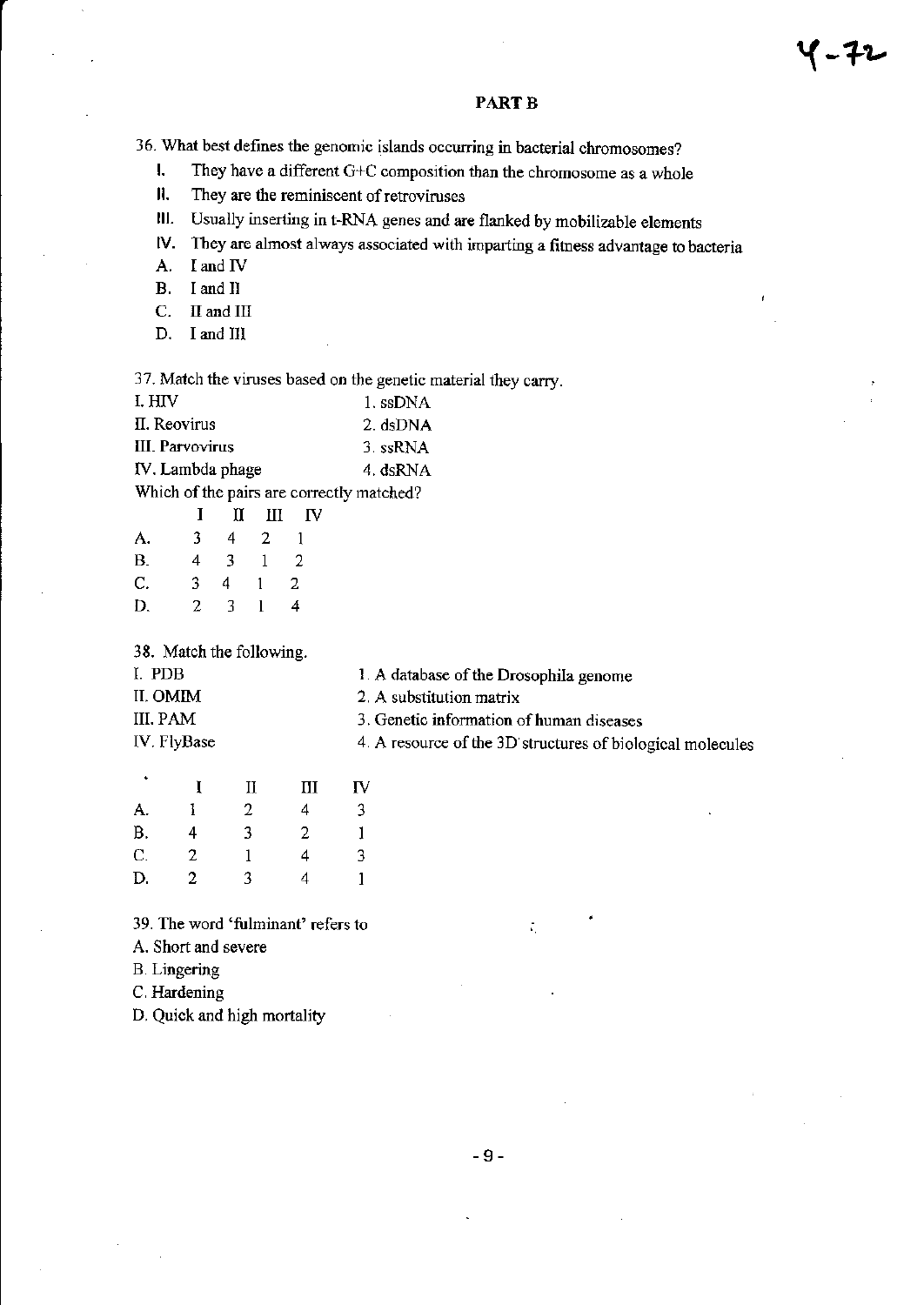40. You are setting up an in-vitro experiment to study DNA replication at the replication fork. In each of following tubes you have set a series of reactions by adding the enzymes and/or reagents that are required for DNA replication, however omitted only one of the components as mentioned below.

ィーチュ

I. No ligase was added Π. No primase was added

III. Only dNTPs were added (no NTPs) IV. No **DNA** polymerase was added Indicate in which case DNA replication will be affected

- A. In II, III and IV
- B. In I, II and IV
- C. In II and IV
- D. In I and IV

41. For the statistical validation of a phylogenetic tree which of the following could be used for the resampling of a multiple sequence alignment.

- A. Bootstrap analysis
- B. Joining analysis
- C. Cluster analysis
- D. Docking analysis

42. What is the CORRECT order of events during DNA replication on the lagging strand?

- (1) Formation of a new phosphodiester bond by DNA polymerase.
- (2) Binding of single-strand DNA binding proteins.
- (3) Separation of double-stranded DNA by helicase.
- (4) Exonucleolytic proofreading by DNA polymerase.
- (5) RNA primer synthesized by DNA primase.
- A. 1, 3, 2, 5, 4
- B. 3, 5, 2, 1, 4
- C.  $3, 1, 5, 2, 4$
- D. 3, 2, 1, 4, 5

43. An action potential involves  $Na^+$  moving \_\_\_\_\_\_\_\_\_ the cell and K<sup>+</sup> moving the cell.

- A. inside, outside
- B. outside; inside
- C. inside; inside
- D. outside; outside
- 44. Acetylcholine is a neurotransmitter that provides for communication between muscles and nerves. When there is a problem with the interaction between acetylcholine and the acetylcholine receptor sites on the muscles, which condition(s) can occur?
	- A. Myasthenia gravis
	- **B.** Botulism
	- C. Multiple sclerosis
	- D. A and B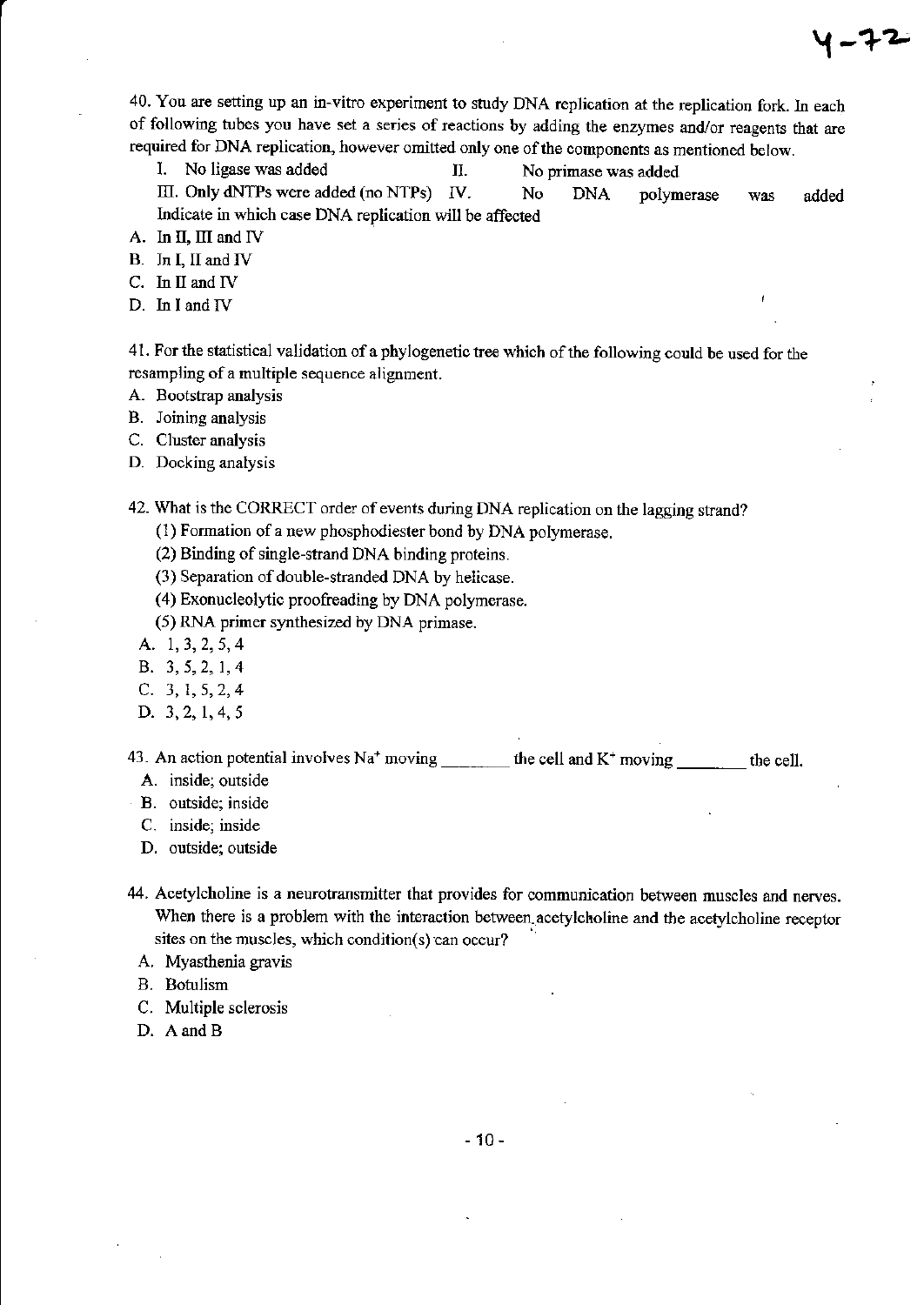45. Dopamine is an important neurotransmitter. Which disease or disorder results when the neurons in the brain that produce dopamine die?

イーナム

- A. Multiple sclerosis
- B. Lou Gehrig's disease (amyotrophic lateral sclerosis)
- C. Parkinson's disease
- D. Seizure disorder
- 46. Consider the following statements
	- I. EcoRI is from Escherichia coli recognizes 5'GAATTC 3'
	- II. In a dideoxy chain termination sequencing reaction only one primer is used.
	- III. Northern blotting technique is used for DNA transfer and detection
	- IV. In DNA microarray analysis probe is labeled with fluorescent dye

Which of the following statements is / are correct?

- A. I and II
- B. II and III
- C. II, III and IV
- D. III and IV
- 47. Addition of an inhibitor to an enzyme-substrate reaction following Michaelis-Menten mechanism, increases the  $K_m$  value, but does not affect the  $V_{m\alpha\alpha}$  value. Then, the inhibitor could be
	- A. Competitive inhibitor
	- B. Uncompetitive inhibitor
	- C. Non-competitive inhibitor
	- D. Irreversible inhibitor
- 48. The enzymes actively involved in scavenging of reactive oxygen species are
	- I. Alternative oxidase
	- · II. Superoxide dismutase
		- III. Cytochrome oxidase
		- IV. NADPH oxidase
		- A. I and IV
		- B. I and III
		- $C.$  II and IV
		- $D. I$  and  $\Pi$

49. Down's syndrome results from

- A. The absence of one chromosome in position 21
- B. The presence of an extra chromosome in position 21
- C. The absence of both the chromosomes in position 21
- D. Crossing over on the chromosomes in position 21

÷.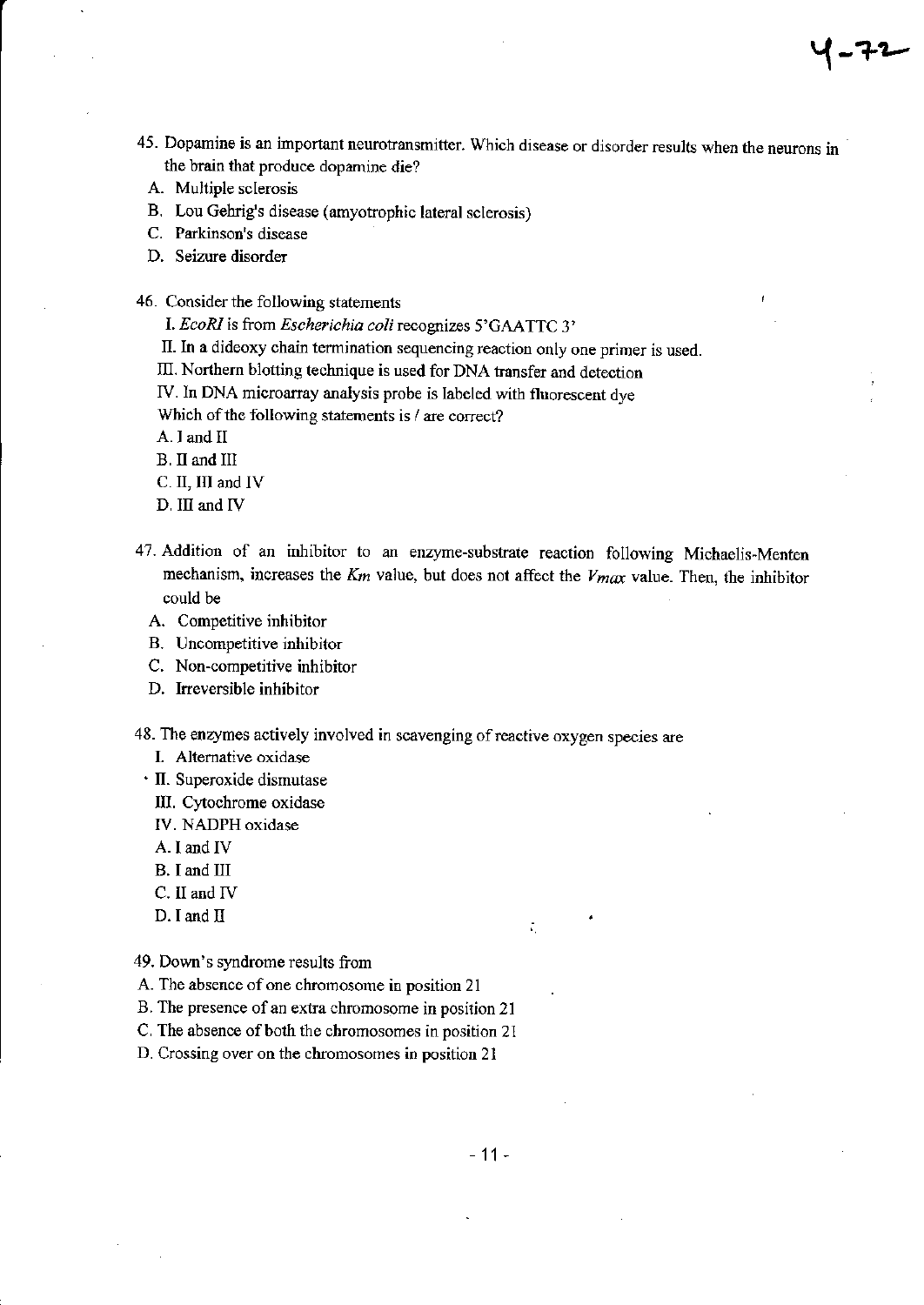50. Which of the following statement is not correct about the NMR?

A. It stands for Nuclear Magnetic Resonance

B. Protein samples are labelled with radioisotopes such as  ${}^{13}$ C and  ${}^{15}$ N

C. NMR spectroscopy detects spinning patterns of atomic nuclei in a magnetic field

D. NMR spectroscopy detects spinning patterns of atomic nuclei in an electric field

51. Which of the following prezygotic reproductive isolating mechanisms best explains why salamanders that live in trees do not successfully mate with salamanders that live in soil by rivers? A. Mechanical isolation

B. Temporal isolation

C. Ecological isolation

D. Behavioral isolation

52. In DNA sequencing by the Sanger (dideoxy) method:

A. Specific enzymes are used to cut the newly synthesized DNA into small pieces, which are then separated by electrophoresis

B. The dideoxynucleotides must be present at high levels to obtain long stretches of DNA sequence.

C. The role of the dideoxy CTP is to occasionally terminate enzymatic synthesis of DNA where Gs occur in the template strands

D. The template DNA strand is radioactive

53. Consider the following steps involved in PSI-Blast and arrange them in correct order

- $\mathbf{I}$ . The PSSM is used as a query to search database
- II. BLASTP search using a scoring matrix such as BLOSUM62 to perform pairwise alignments of query sequence against database
- Ш. Construction of a multiple sequence alignment from BLASTP search and creation of a profile.

IV. Continuation of search process iteratively, typically about five times.

V. Estimation of the statistical significance of the database matches.

A: II, III, I, V and IV

 $B.$  II, I, III, IV, and V

C. III,  $V$ , I, II, and IV

D. II, III, V, I, and IV

54. Which statement is NOT true of sterols?

A. Sterols are commonly found in bacterial membranes.

B. Sterols are more common in plasma membranes than in intracellular membranes (mitochondria, lysosomes, etc.).

C. Sterols are precursors of steroid hormones.

D. Sterols have a structure that includes four fused rings.

 $-12-$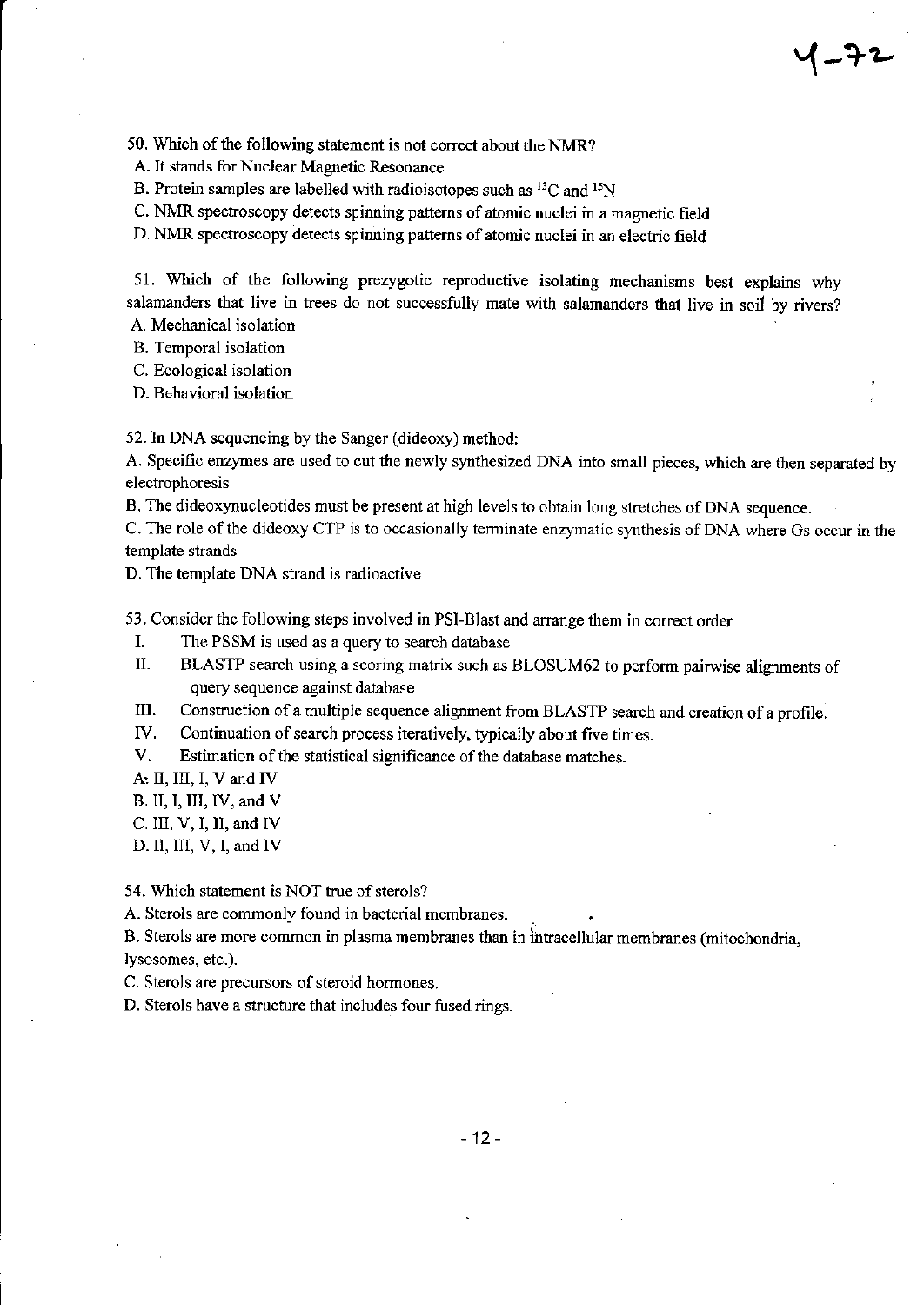55. The following could be the causes or etiological factors responsible for the development and or progression of type  $- 1$  diabetes

Y-A-

- l. Genetic susceptibility and environmental triggers
- ll. Allergy to wheat gluten
- III. Certain antigens causing autoimmunity
- lv.Lactose intolerance
- A. I and IV
- B. I and II
- $C.$  I and III
- D. III and IV
- 56. One of the significant objectives or outcomes of systems biology could be
- A. Generation of multi-omics data
- B. Making sense out of next generation sequencing data
- C. Data driven, testable models relevant in discovery
- D. To deliver designer therapeutics and vaccines

57. If you perform Dot plot analysis of a DNA sequence with itself having direct repeats. It will produce

- A. horizontal lines
- B. parallel vertical lines
- C. crossed line to the diagonal line
- D. lines parallel to the diagonal line

58. In a zymographic assay aimed to identify the protease inhibitors, the following statement is correct.

- A. Protease is mixed with the components of the polyacrylamide gel before PAGE
- B. Gelatin is mixed with the components of the polyacrylamide gel before PAGE
- C. Protease is mixed with the components of the polyacrylamide gel before PAGE followed by the incubation of the gel with the Gelatin

 $\mathcal{L}_1$ 

D. Gelatin is mixed with the components of the polyacrylamide gel before PAGE followed by the incubation of the gel with the protease

59. Multiple sclerosis involves a breakdown of the

A. soma

- B. myelin sheath
- C. synaptic vesicles
- D. dendrites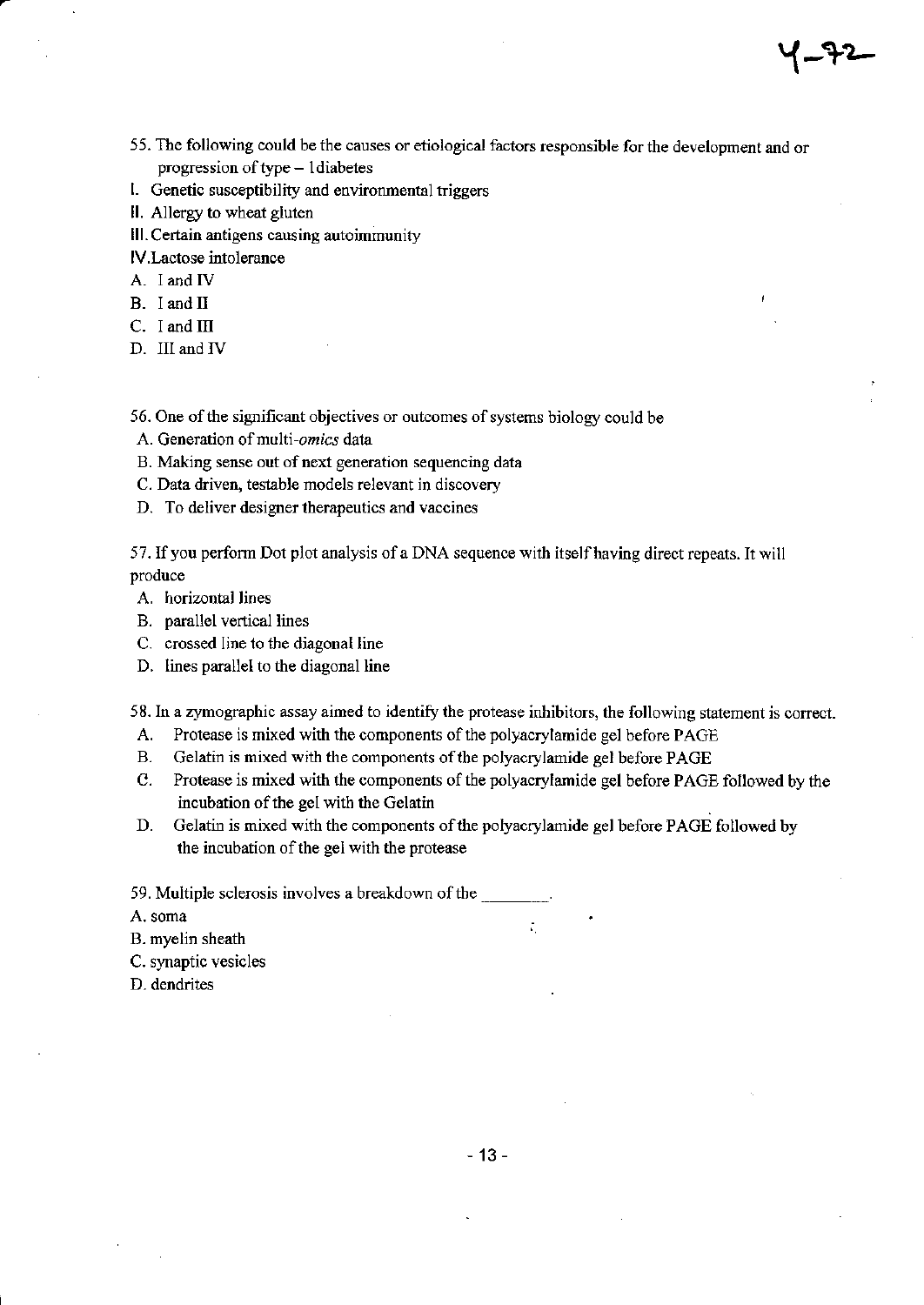60. A 30-year-old man is a heterozygote for a disease that is prevalent in the population. If the population is in Hardy-Weinberg equilibrium, then  $p^2 + 2pq + q^2 = 1$  and  $p + q = 1$ . Which of the following in this equation indicates the prevalence of heterozygotes?

A.  $p^2$ 

 $B. q<sup>2</sup>$ 

 $C. 2pq$ D.  $p^2 + q^2$ 

61. Non-steroidal anti-inflammatory drugs (NSAIDS) like aspirin and ibuprofen act by blocking production of: A. Prostaglandins

B. Sphingolipids

C. Vitamin D

D. Biological waxes

62. The is a sensory relay station where all sensory information, except for smell, goes before being sent to other areas of the brain for further processing.

A. amygdala

B. hippocampus

C. hypothalamus

D. thalamus

63. Which of the following methods can be used to interpret protein-protein interaction.

**FASTA** L.

II. Domain fusion method (Rosetta Stone)

III. Gene Neighborhood method

IV. Chou-Fasman method

A. I and IV

- B. II and IV
- C. I and III

D. II and III

#### 64. Match the following

| I. ExPASy   |   |   | 1. Resource of protein-protein interactions |    |                          |  |  |
|-------------|---|---|---------------------------------------------|----|--------------------------|--|--|
| II. BLOSUM  |   |   | 2. Bioinformatics Resource Portal           |    |                          |  |  |
| III. STRING |   |   | 3. Information retrieval tool of NCBI       |    |                          |  |  |
| IV. Entrez  |   |   |                                             |    | 4. A substitution matrix |  |  |
|             |   | H | Ш                                           | IV |                          |  |  |
|             |   | 2 |                                             |    |                          |  |  |
| В.          | 2 | 4 |                                             |    |                          |  |  |
| C.          | 4 | ٦ |                                             |    |                          |  |  |
|             | ٦ |   |                                             |    |                          |  |  |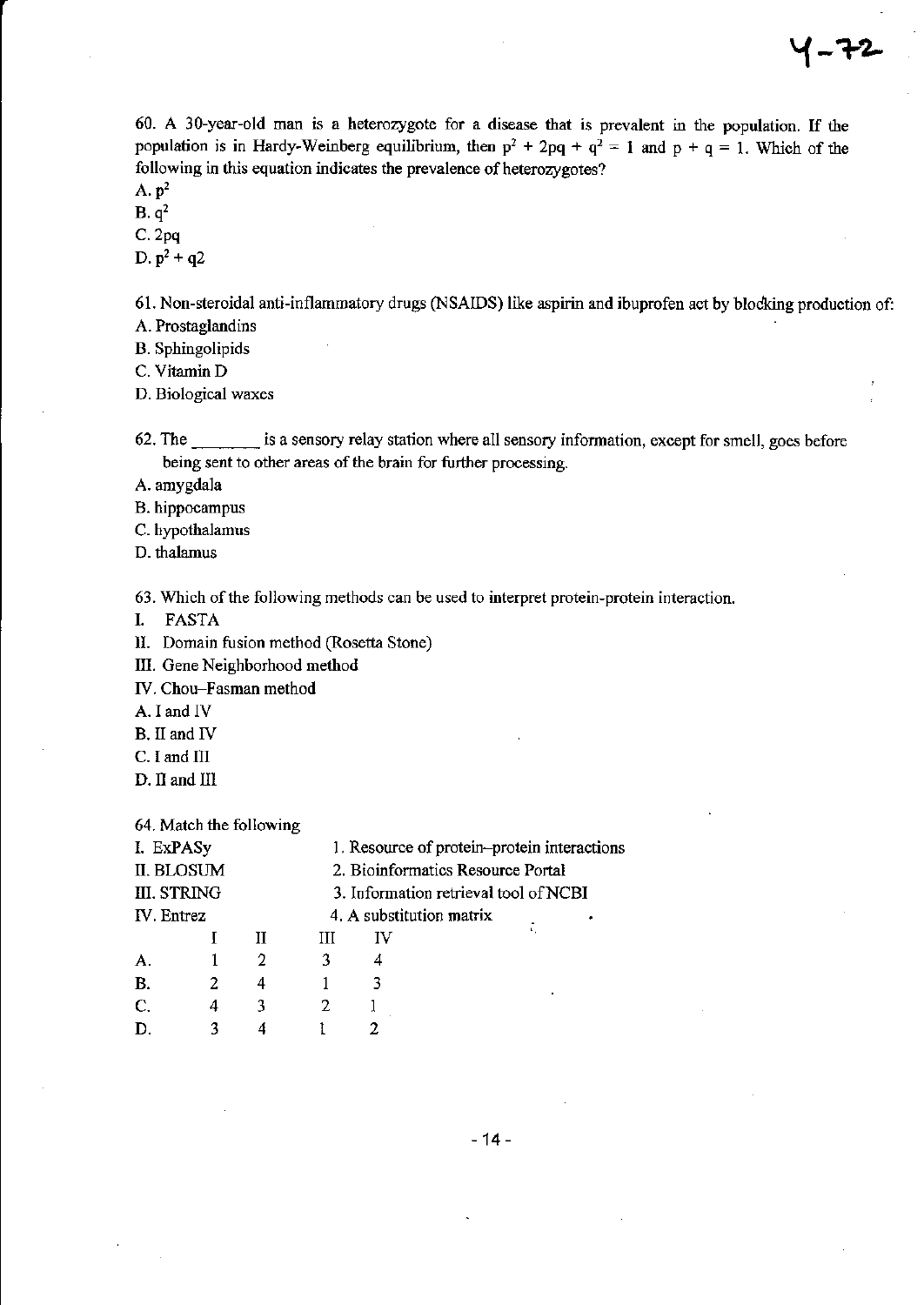65. Which of the following is a genetic disease that causes neurons in the brain to waste away and die?

(-72

A. Multiple sclerosis

**B.** Polio

C. Encephalitis

D. Huntington's disease

66. The following statements are correct with reference to Jasmonic acid

I. It is essential during pathogen resistance

 $\mathbf{II}$ . It is synthesized from arachidonic acid

III. Ricin, a bacterial toxin activates jasmonate signalling

IV. Jasmonoyl-isoleucine is the active hormone in the jasmonate signalling pathway

A. I and II

B. II and III

C. I and IV

D. II and IV

67. Identify the correct sequence in the passage of electrons to the Alternative oxidase pathway of mitochondrial electron transport chain

A. complex I, ubiquinone

B. complex III, ubiquinone

C. complex III, complex IV, ubiquinone

D. ubiquinone, complex III, complex IV

68. Match the following group-specific ligands with their compounds with affinity, commonly used in affinity chromatography

| I. Avidin  |   | 1. Immunoglobulins                          |    |                                                                               |  |  |
|------------|---|---------------------------------------------|----|-------------------------------------------------------------------------------|--|--|
|            |   | . 2. Biotin containing enzymes              |    |                                                                               |  |  |
|            |   |                                             |    |                                                                               |  |  |
| IV. Lysine |   |                                             |    |                                                                               |  |  |
|            |   |                                             |    |                                                                               |  |  |
| Ŀ          |   | Ш                                           | IV |                                                                               |  |  |
|            | 3 | 4                                           | 2  |                                                                               |  |  |
| 3          |   | 2                                           |    |                                                                               |  |  |
|            |   | 4                                           | 3  |                                                                               |  |  |
|            |   |                                             | 3. |                                                                               |  |  |
|            |   | II. Proteins A and G<br>III. Phenylboronate |    | List II<br>3. rRNA<br>4. Glycoproteins<br>5. RNA containing poly(U) sequences |  |  |

69. The amino acid cysteine is synthesized from a precursor of glycolytic pathway in the following sequence of reactions

A. 3-phosphoglycerate, serine, O-acetylserine

B. PEP, serine, O-acetylserine

C. OAA, serine, O-acetylserine

D. Fructose-1,6-bisphosphate, serine, O-acetylserine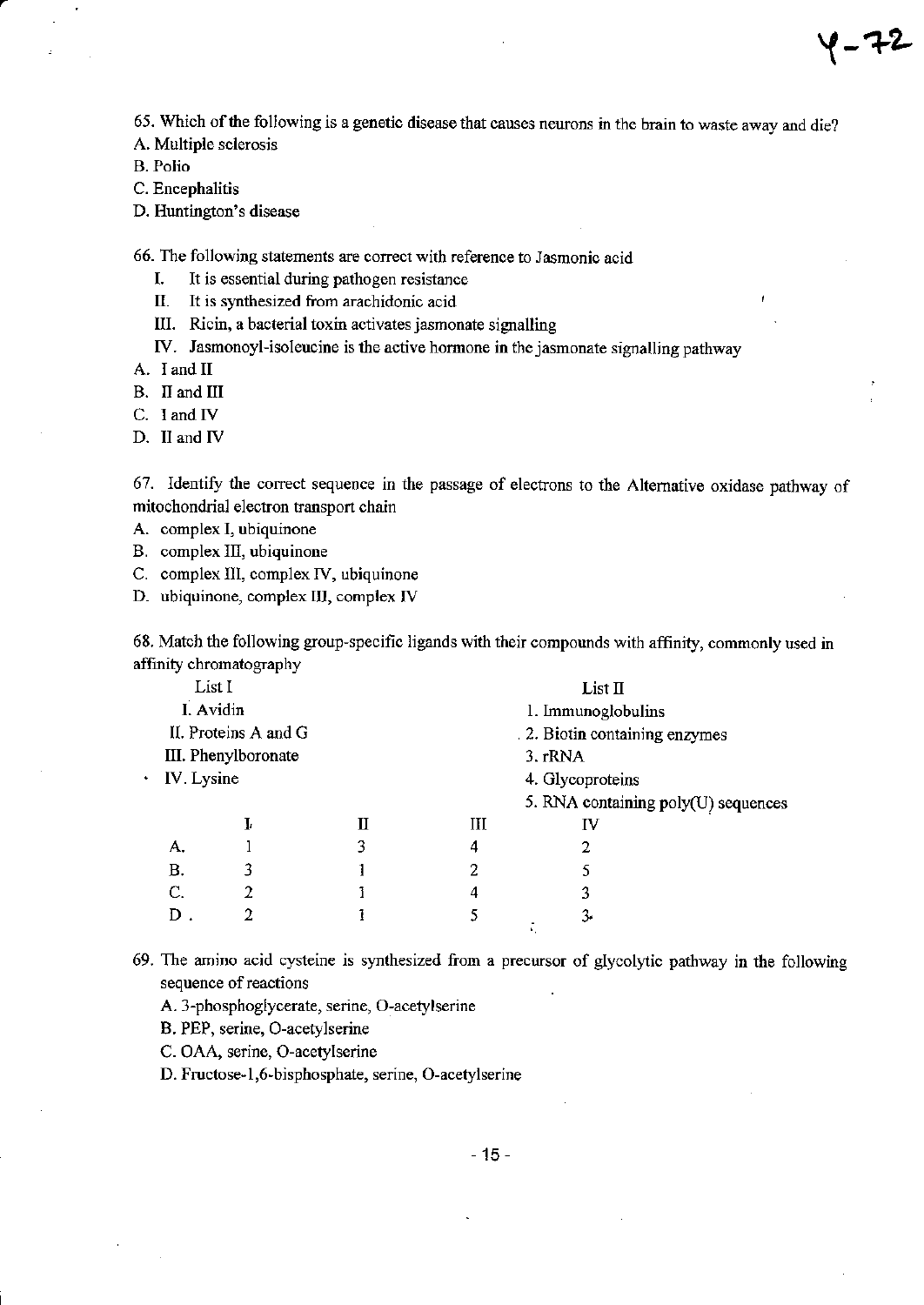- 70. The specific carotenoids implicated in non-photochemical quenching of photosynthesis
	- A. Violaxanthin and lutein
	- B. Zeaxanthin and lutein

 $\ddot{\cdot}$ 

- C. Isoprene and zeaxanthin
- D. Antheraxanthin and neoxanthin

 $\zeta_{\rm c}$